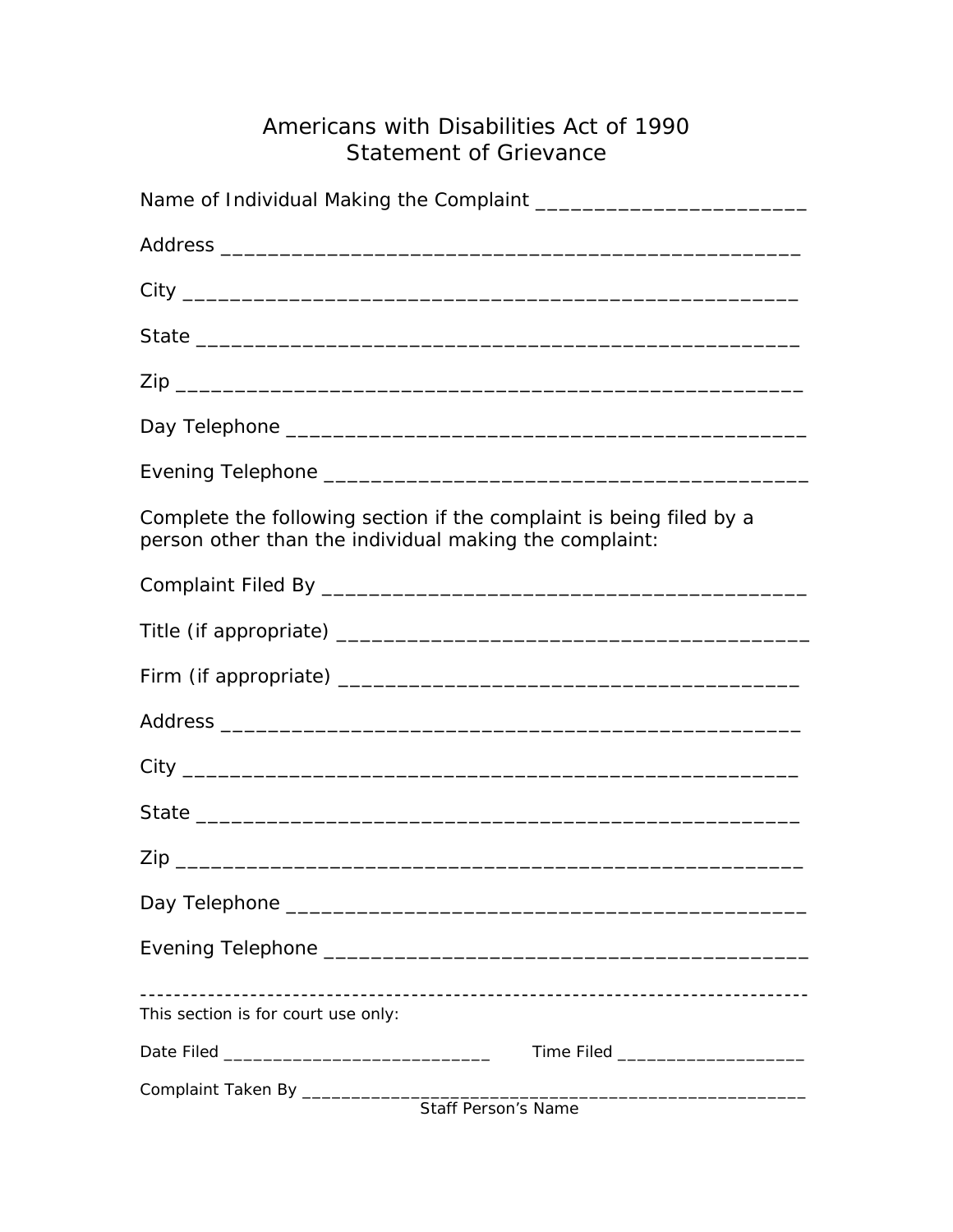- Name the court or court facility in which the violation is alleged  $1.$ to have occurred
- $2.$ Describe what happened that led to the decision to file this complaint. (If necessary, use an additional page to complete the statement.)